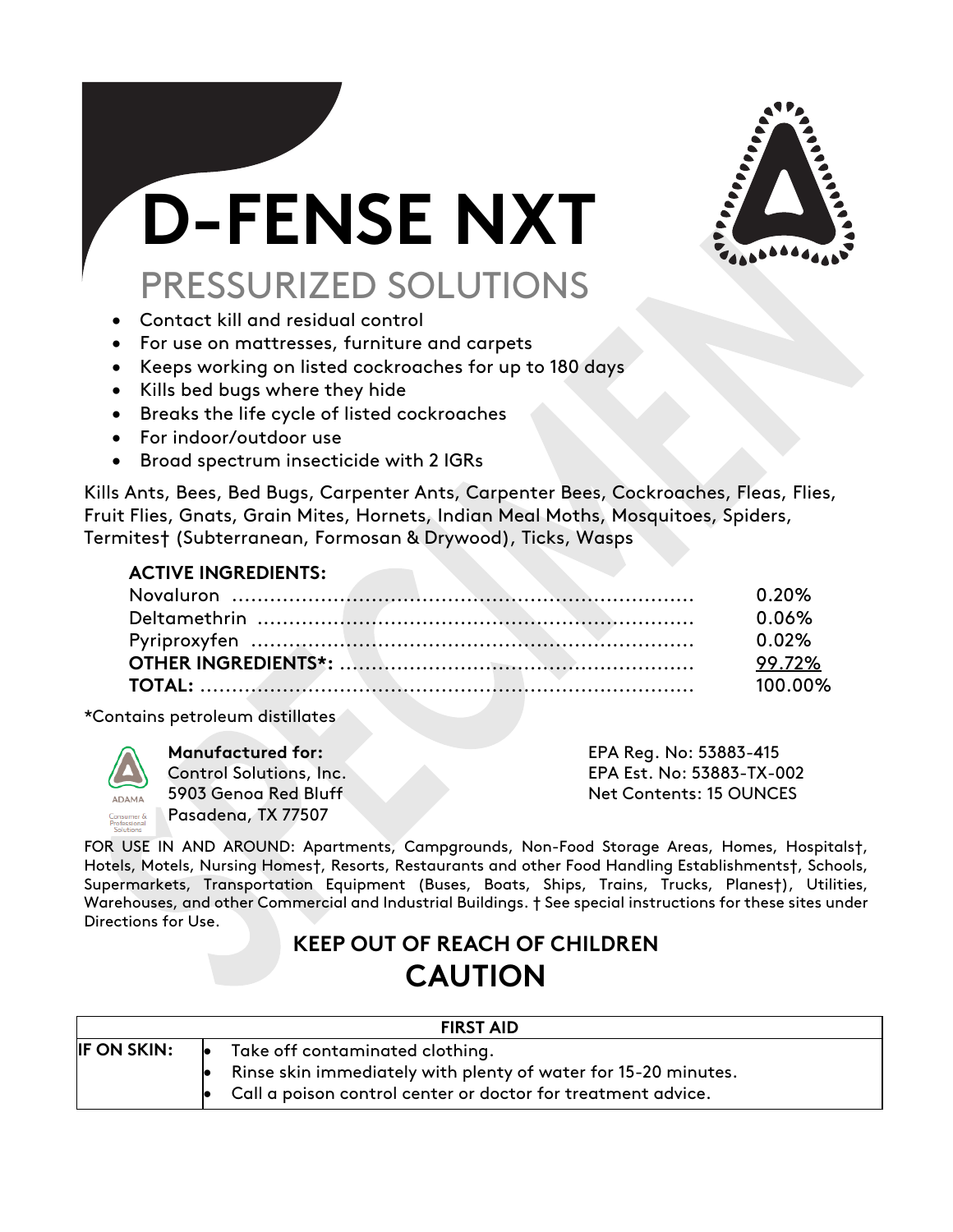Have the product container or label with you when calling a poison control center or doctor, or going for treatment. You may also contact SafetyCall® International for emergency medical treatment at (866) 897-8050.

**NOTE TO PHYSICIAN:** Contains petroleum distillate. Vomiting may cause aspiration pneumonia.

#### **PRECAUTIONARY STATEMENTS HAZARDS TO HUMANS AND DOMESTIC ANIMALS**

**CAUTION:** Avoid contact with skin or clothing. Wash thoroughly with soap and water after handling and before eating, drinking, chewing gum, using tobacco, or using the toilet.

#### **ENVIRONMENTAL HAZARDS**

This product is toxic to fish and aquatic organisms. Do not apply directly to any body of water. To protect the environment, do not allow pesticide to enter or run off into storm drains, drainage ditches, gutters or surface waters. Applying this product in calm weather when rain is not predicted for the next 24 hours will help to ensure that wind or rain does not blow or wash pesticide off the treatment area.

#### **PHYSICAL AND CHEMICAL HAZARDS**

Flammable. Contents under pressure. Keep away from heat, sparks and open flame. Do not puncture or incinerate container. Do not use in the vicinity of open flame or pilot lights. Do not apply to plastic, painted or varnished surfaces or directly into electronic equipment such as radios, TVs, computers, etc. Do not apply where electrical shock hazards exist.

### **DIRECTIONS FOR USE**

It is a violation of federal law to use this product in a manner inconsistent with its labeling.

- Remove pets, birds, and cover fish aquariums before spraying.
- Test first for staining on an inconspicuous area prior to use.
- Hold container upright and DO NOT spray up into air.
- Remove protective cap and direct spray away from face.
- Hold can 12-15 inches from surface being sprayed.
- Press button down and spray as directed.

**† IN HOSPITALS AND NURSING HOMES:** Do not apply this product in hospital rooms while occupied or in any rooms occupied by the elderly or infirm. Apply according to specific directions for pest(s) to be treated. Patients should be removed from room prior to treatment. Room should be ventilated for two hours after spraying. Do not return patients to room until after ventilation.

**† FOOD/FEED HANDLING ESTABLISHMENTS (Places other than private residences in which food is held, processed, prepared or served. Including areas for receiving, storing, packing (canning bottling, wrapping, boxing) preparing, edible waste storage and enclosed processing systems (mills, dairies, edible oils, syrups) of food/feed. Serving areas where food/feed is exposed and the facility is in operation.)**: Cover or remove exposed food/feed from the treatment area prior to application. All food processing surfaces should be covered during treatment or thoroughly washed before use. Do not apply directly to food or food handling surfaces. This product is for use in Federally Inspected Meat and Poultry Plants as a crack and crevice treatment. Except in federally inspected meat and poultry plants, spot or crack and crevice applications may be made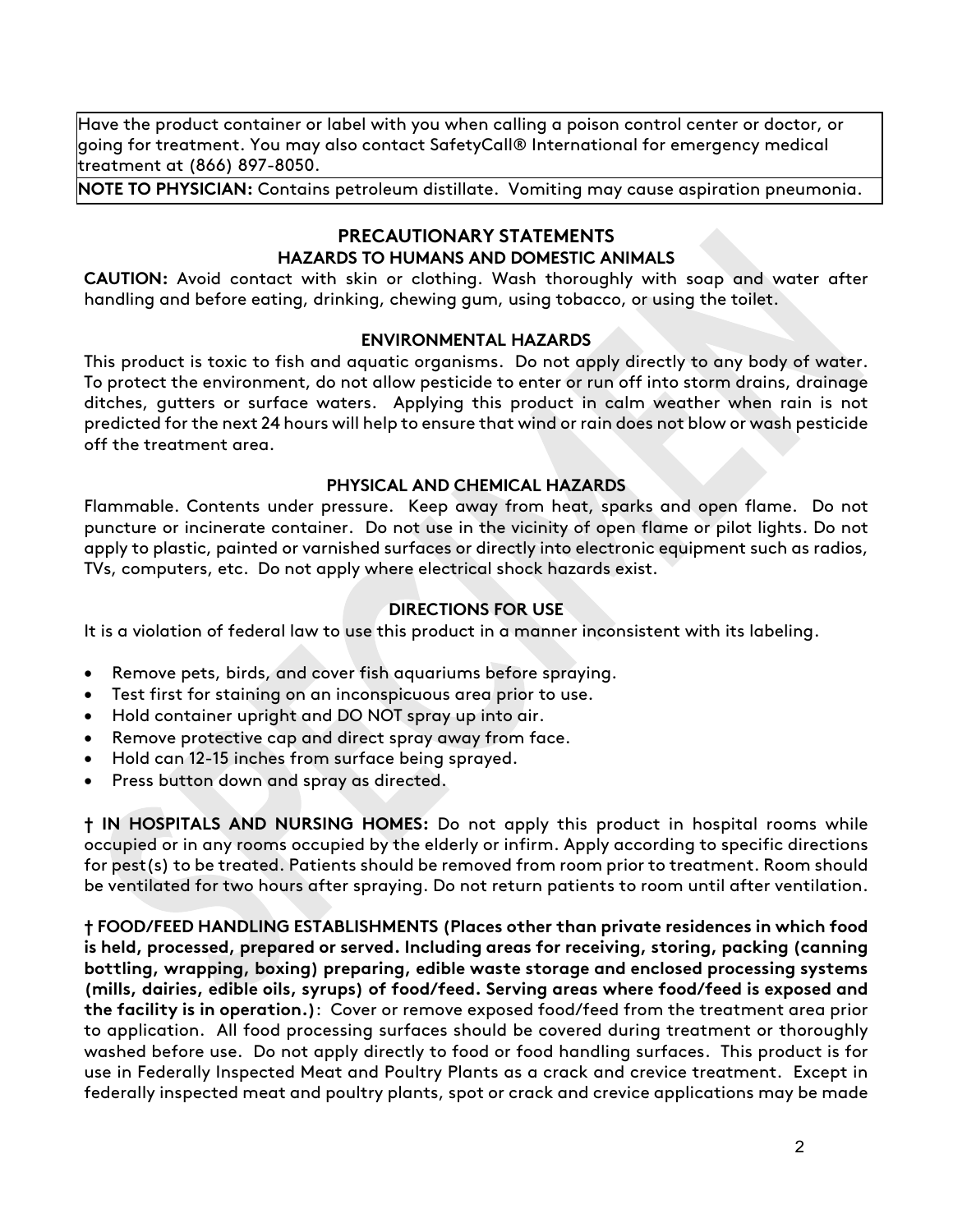while the facility is in operation. 1 second spray per spot. General surface applications must be used only when the facility is not in operation provided exposed food/feed and all food/feed processing and/or handling equipment has been covered or removed prior to application. After application in food/feed processing plants, cafeterias and similar facilities, wash all equipment, benches, shelving and other surfaces which food/feed will contact.

**Non-Food/Non-Feed Areas:** Examples of non-food/non-feed areas include garbage rooms, lavatories, floor drains (to sewers), entries and vestibules, offices, locker rooms, machine rooms, boiler rooms, mop closets and storage (after packaging, canning or bottling). All areas that insects inhabit or through which insects may enter should be treated.

**† PLANES:** Do not apply in aircraft cabins. Do not spray on plastic, painted, or varnished surfaces or directly into any electronic equipment such as radios, televisions, computers, etc. Do not use this product in electrical equipment (where there is exposed wiring or contact points) due to possibility of short circuits and shock hazard. Product should only be used when can temperature is above 60°F. If can temperature is below 60°F, store at room temperature until a temperature above 60°F is reached.

**CRACK AND CREVICE APPLICATION:** Use D-Fense NXT with the supplied actuator and injection tubes. Inject D-Fense NXT into cracks and crevices or void spaces where insects may be harboring, living or breeding. Place injector tip into cracks, crevices, holes and other small openings. Apply product for one second. For light infestations move injector tip along cracks while treating at the rate of three linear feet per second. For heavy infestations move injector tip along at one linear foot per second. For wall and equipment voids calculate the void's cubic area and treat at the rate of five to ten seconds per three cubic feet. Several holes may be required in long-running voids. Reapply once every 6 months if necessary.

**SPOT TREATMENT:** Apply to storage areas, closets, around water pipes, doors and windows, behind and under refrigerators, cabinets, sinks, stoves and other equipment, shelves, drawers and similar areas. Contact as many insects as possible. Hold can at arm's length and apply at the rate of 1 second per 2 sq. ft. Reapply once every 6 months if necessary.

**GENERAL SURFACE APPLICATION:** Hold can at arm's length and apply a light spray at the rate of 10 seconds per 100 sq. ft. Reapply once every 6 months if necessary.

#### **INDOOR TREATMENTS**

D-Fense NXT is acceptable as a pesticide for use in all areas of official establishments operating under the Federal meat, poultry, shell egg grading, and egg products inspection programs.

**CRAWLING INSECTS (SUCH AS: ANTS, BOOKLICE, CARPET BEETLES, CENTIPEDES, CLOVERMITES, CRICKETS, MILLIPEDES, ROACHES, SILVERFISH, SOWBUGS, AND SPIDERS):** Apply as a crack and crevice treatment into cracks and crevices in all hiding places, behind baseboards, sinks, cabinets, meter boxes, door frames, windows and closets. Apply as a spot treatment or general surface application to breeding areas, nesting sites, hiding places and other places where crawling insects may be found.

**BED BUGS:** Remove linens and wash before reuse. Take bed apart and treat cracks, joints and interior of framework. Treat mattresses and box springs; especially tufts, folds, and edges. Also treat picture frames, baseboards, moldings and all cracks and crevices in the room. Allow to dry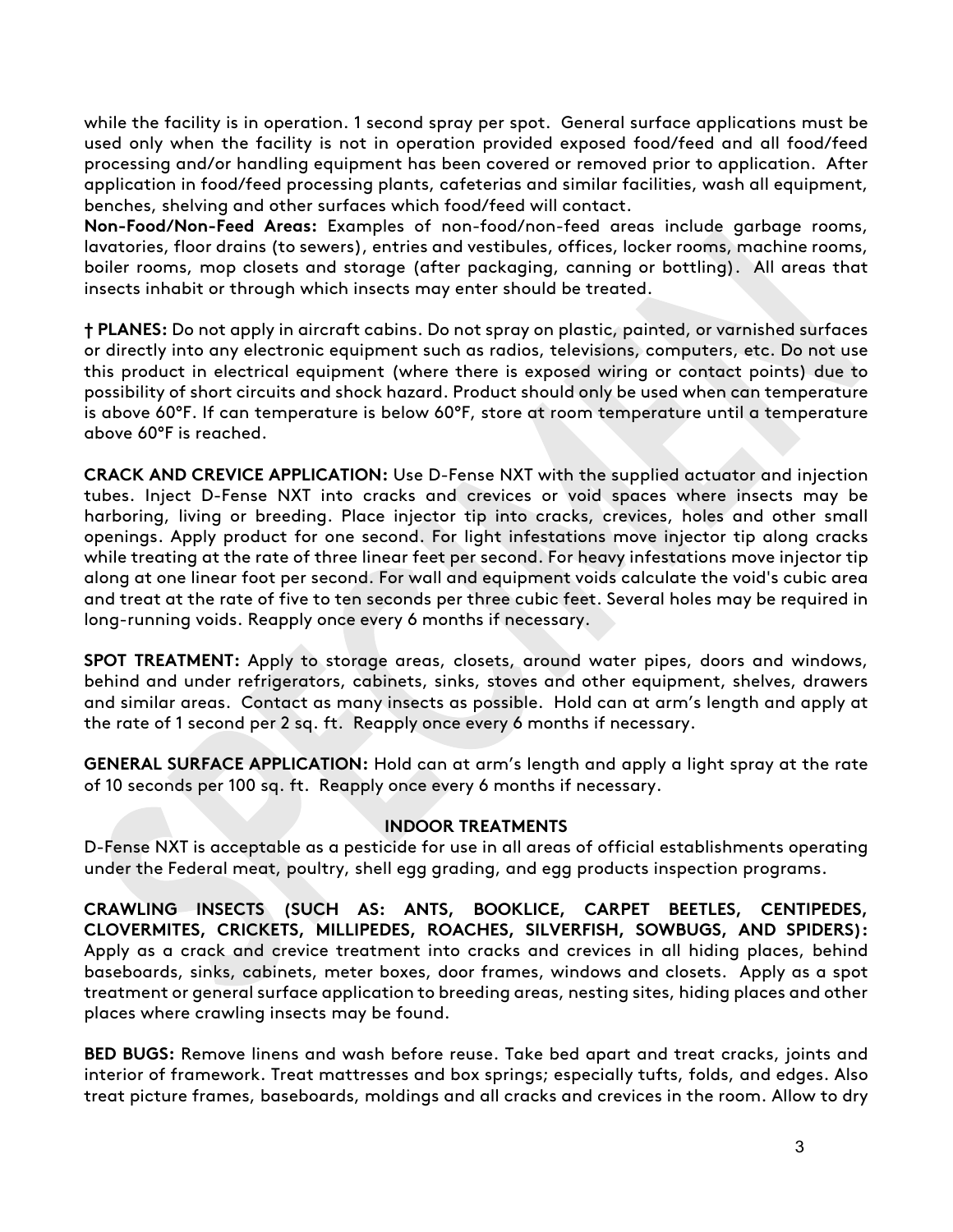before remaking bed. Do not use in patient rooms in hospitals and nursing homes for treatment of bed bugs. May be used in conjunction with a bed bug proof mattress encasement. To treat furniture, such as couches and upholstered chairs, turn the piece upside down, lift the dust cover from the bottom and spray the interior frame. Replace the dust cover after frame treatment and turn piece right side up.

**FOR EXPOSED ADULT AND LARVAL STAGES OF CARPET BEETLES, CIGARETTE BEETLES, CONFUSED FLOUR BEETLES, DRUGSTORE BEETLES, GRAIN MITES, GRANARY WEEVILS, RED FLOUR BEETLES, RICE WEEVILS, AND SAWTOOTHED GRAIN BEETLES:** Apply as a Crack and Crevice treatment into cracks and crevices of pantries, cabinets, food processing and handling equipment and other places where insects harbor. Apply around cartons, and containers, and other areas as where these insects tend to congregate. Infested stored products should be fumigated or treated by other effective methods using an approved product intended for this purpose.

**FLEAS AND TICKS ON SURFACES:** Remove pet bedding and destroy or clean thoroughly. Spray pet resting quarters. Adult fleas and larvae contacted by spray will be killed. Put fresh bedding down once spray has dried. DO NOT spray animals directly. Hold product 36" above floor and direct toward floor and lower walls at a rate of 10 seconds per 100 sq. ft. making sure that all floor (rugs and carpets), sofa and chair surfaces are contacted. Treat adjacent cracks and crevices such as behind baseboards and edges of carpet and floor covers. Treat higher cracks such as upper door jams and window framing, behind pictures and other areas where females may crawl to lay eggs. Treatment may be repeated daily if necessary. Keep area closed for 15 minutes. Open and ventilate before reoccupying. The insect growth regulators in CSI 16-105 Delta + Tekko Pro work for up to 7 months by inhibiting the development of the immature stages of the flea and preventing them from reaching the biting adult stage. For best results, pets should be treated with an appropriate product before allowing them to return to the treated area.

#### **OUTDOOR TREATMENTS**

**CRAWLING INSECTS ON OUTSIDE SURFACES OF BUILDINGS:** Spray foundation of building where insects are active and may find entrance up to a height of 2 to 3 feet. Apply as a residual spray to outside surfaces of buildings where insects tend to congregate. Spray areas include areas such as screens, window frames, eaves, porches, patios, garages and refuse dumps. Spray infested surfaces of patio or picnic areas, hitting as many insects as possible. Also, spray legs of tables and chairs to repel ants.

**ANTS:** Apply to ant trails, around doors and windows and other places where ants may be found.

**FLYING AND STINGING INSECTS:** Use only on outdoor surfaces. Spray outside surfaces of windows and door frames and other areas where these pests may enter the home. Also spray localized resting areas, such as under eaves, porches, light fixtures and cords, railings, etc. where these insects may rest. Insects coming to rest on treated surfaces will be killed.

#### **WOOD INFESTING INSECTS**

**CARPENTER ANTS, CARPENTERS BEES, AND TERMITES**† **(SUBTERRANEAN, FORMOSAN AND DRYWOOD):** The following applications are not a substitute for mechanical alteration, soil treatment or foundation treatment but merely a supplement for controlling active infestations of wood destroying insects including Subterranean, Formosan, and Drywood termites. This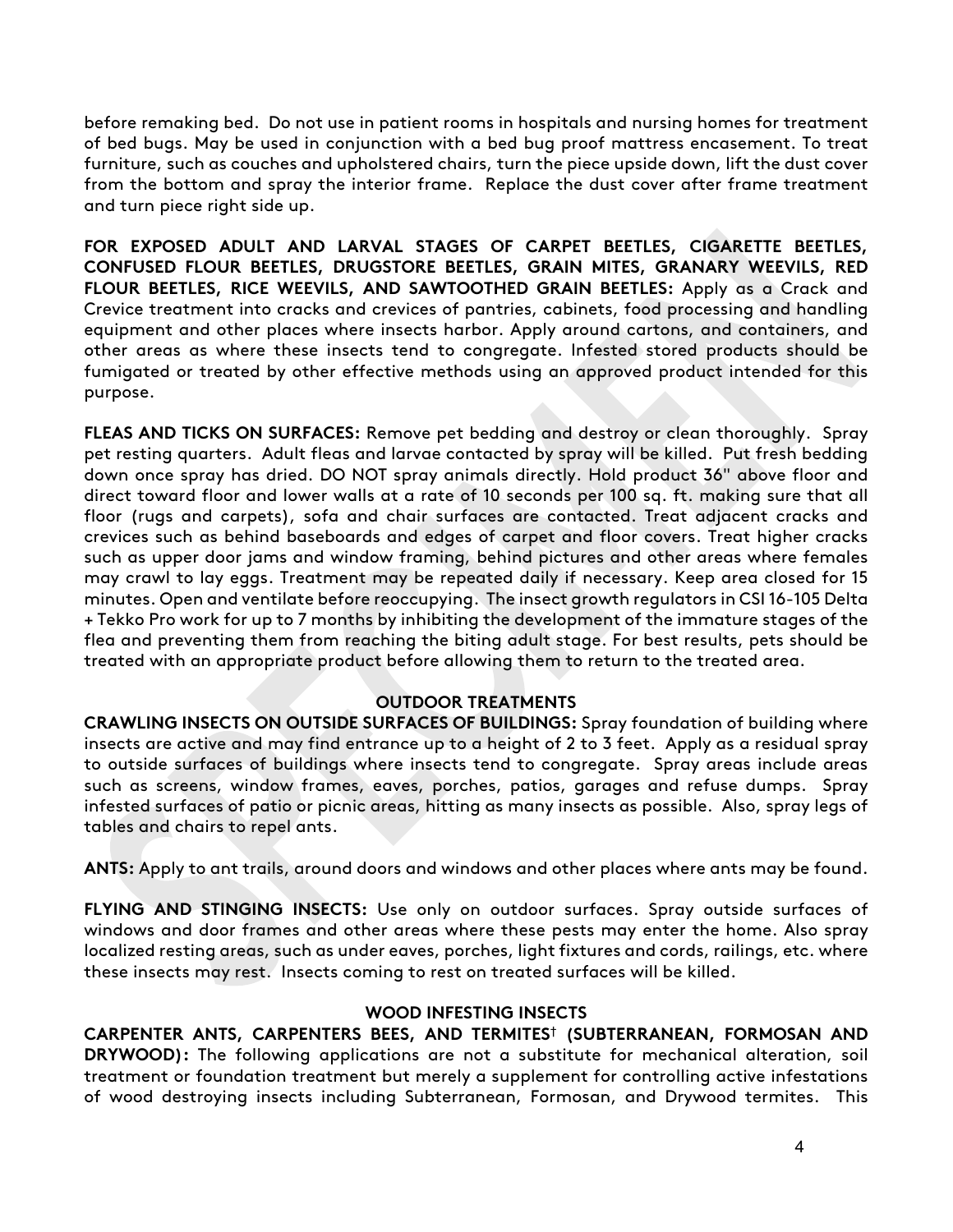product is not recommended as sole protection against termites. For active indoor termite infestations, get a professional inspection. For control inside and outside of structures, apply as general surface, spot, crack and crevice or wall void application. To kill wood destroying insect infestations in localized above-ground areas of the structure, inject into galleries or voids in damaged wood, or into spaces between damaged wooden structural members. Locate galleries by visual signs of wood destroying insect infestation through the use of mechanical sounding techniques. Where necessary, penetrate the galleries or voids by drilling holes to receive the injector tip. Distribute drill holes to adequately treat the infestation. Applications must be made to inaccessible structure voids by drilling and then injecting into the infested void.

**For termites:** The purposes of such applications is to kill workers or winged forms which may be present in the treatment areas at the time of application.

**For carpenter bees:** Following treatment, the entrance holes must be left open 24 hours to be certain that returning adult bees are killed. When there is no activity, the hole may be sealed with a suitable sealant.

**Wood Destroying Insects Living Inside Trees, Utility Poles and Fences:** CSI 16-105 Delta + Tekko Pro Insecticide must be used as a spot treatment for control of above-ground termites inside trees, utility poles, fencing and decking materials and similar structural members. Wherever possible, locate an inferior infested cavity and inject in the appropriate quantities. Repeat applications as needed to maintain control of re-infestations.

**Aerial Termite Carton Nests in Trees:** Termite carton nests in trees must be injected with CSI 16- 105 Delta + Tekko Pro Insecticide using an injection applicator. Multiple injection points to varying depths may be necessary.

Contains no CFCs or other ozone depleting substances. Federal regulations prohibit CFC propellants in aerosols.

#### **STORAGE AND DISPOSAL**

Do not contaminate water, food or feed by storage or disposal. **STORAGE:** Store upright at room temperature. Do not store near heat or open flame. Store in an area away from children and pets.

**PESTICIDE DISPOSAL AND CONTAINER HANDLING:** Do not puncture or incinerate! Nonrefillable container. Do not reuse or refill this container. **If empty:** Place in trash or offer for recycling, if available. **If partly filled:** Call your local solid waste agency for disposal instructions.

#### **LIMITATION OF WARRANTY AND LIABILITY**

The Directions for Use of this product should be followed carefully. It is impossible to eliminate all risks inherently associated with the use of this product. Ineffectiveness or other unintended consequences may result because of such factors as manner of use or application, weather, presence of other materials or other influencing factors in the use of the product, which are beyond the control of Control Solutions, Inc. or Seller. To the extent consistent with applicable law, all such risks shall be assumed by Buyer and User, and Buyer and User agree to hold Control Solutions, Inc. and Seller harmless for any claims relating to such factors.

Control Solutions, Inc. warrants that this product conforms to the chemical description on the label and is reasonably fit for the purposes stated in the Directions for Use, subject to the inherent risks referred to above, when used in accordance with directions under normal use